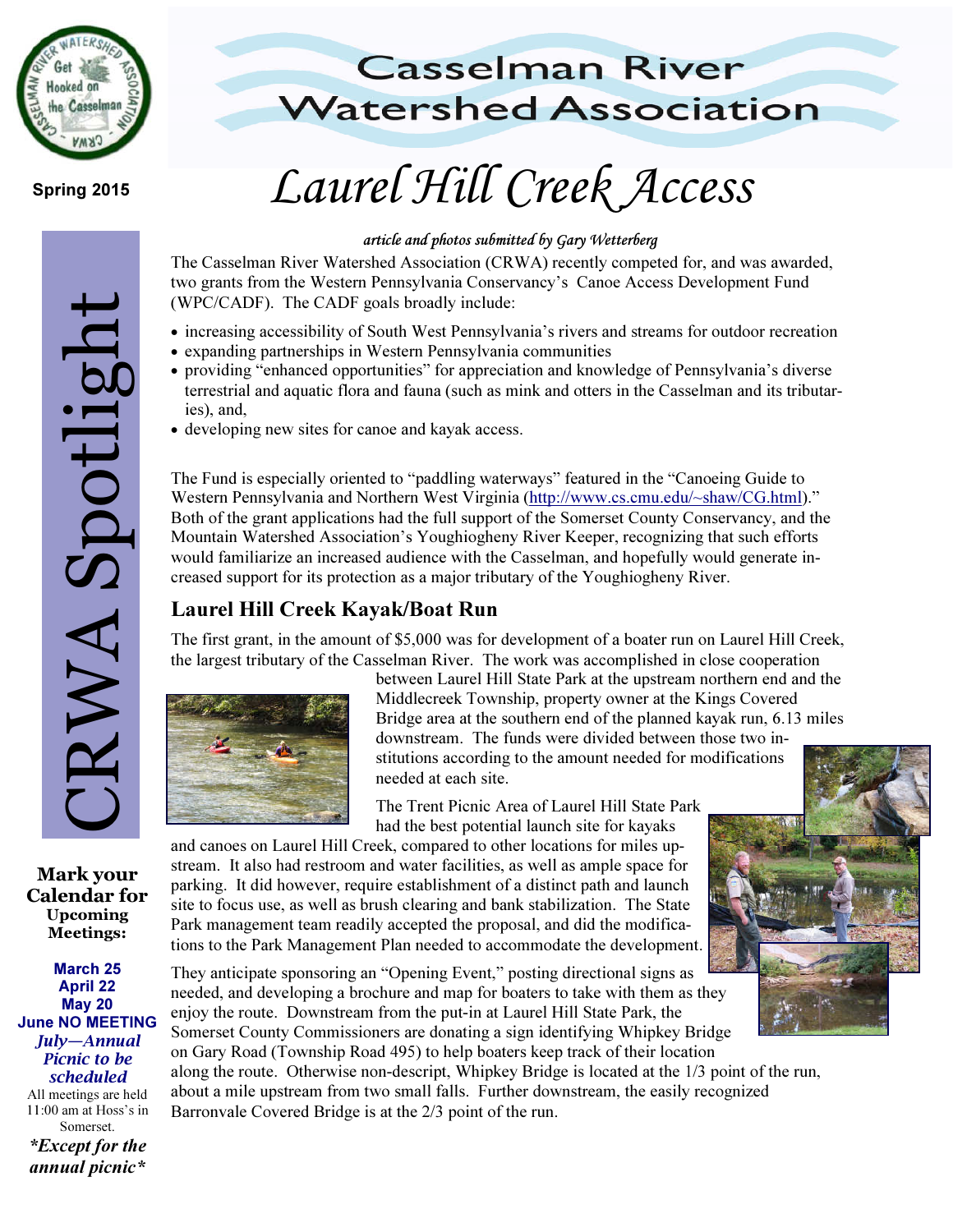# Laurel Hill Access (continued)



The scenic and historic Kings Covered Bridge (Highway 653) area at the downstream end of the run, is owned and maintained by Middlecreek Township. It too has ample parking, a picnic pavilion, and a porta potty during the boating season.

The related work involved stabilization of erosion at the take-out location, modification of rain-water drainages off the picnic pavilion, and physical improvements involving truckloads of crushed limestone and gravel.

Separate from the grant, the Township Supervisors also helped locate and install a Casselman River Watershed sign, highlighting Laurel Hill Creek, in cooperation with the CRWA. The Laurel Hill State Park and the Middlecreek Township will maintain their respective sites on the boat run in the coming years.



### Harnedsville Access to Casselman River



The second grant, in the amount of \$2500, is for development of a boater access at the point where the Great Allegheny Passage (GAP) crosses Hog Back Road

near Ursina Pennsylvania. This required authorization of the Somerset County Parks and Recreation Board which controls the 50 foot right-of-way on either side of the GAP Trail throughout the County.



In conformance with the grant proposal, the river access site and its related trail, from the bike path to the river, would be within the right-of-way. The GAP extends from Pittsburgh, near the starting point of the Ohio River, crosses the Eastern Continental Divide, and ends at Georgetown in Washington, D.C.

The construction of the boater access and trail leading to the water will be undertaken by the volunteer members of the CRWA, with the grant being utilized

for construction equipment and materials. Work will be done in the current parking area to encourage "nose-in" rather than "parallel" parking, and brush will be cleared.

This new river access site will provide a take-out point for boaters coming downstream from launch sites upstream such as those found at Fort Hill, Markleton and Rockwood. It also will provide a put-in for boaters who wish to head on downstream towards the town of Confluence or on into the Youghiogheny River.



The Harnedsville trail and launch site will continue to be maintained by CRWA members in the future, just like the other five launch sites along the Casselman River, as it winds through Somerset County.

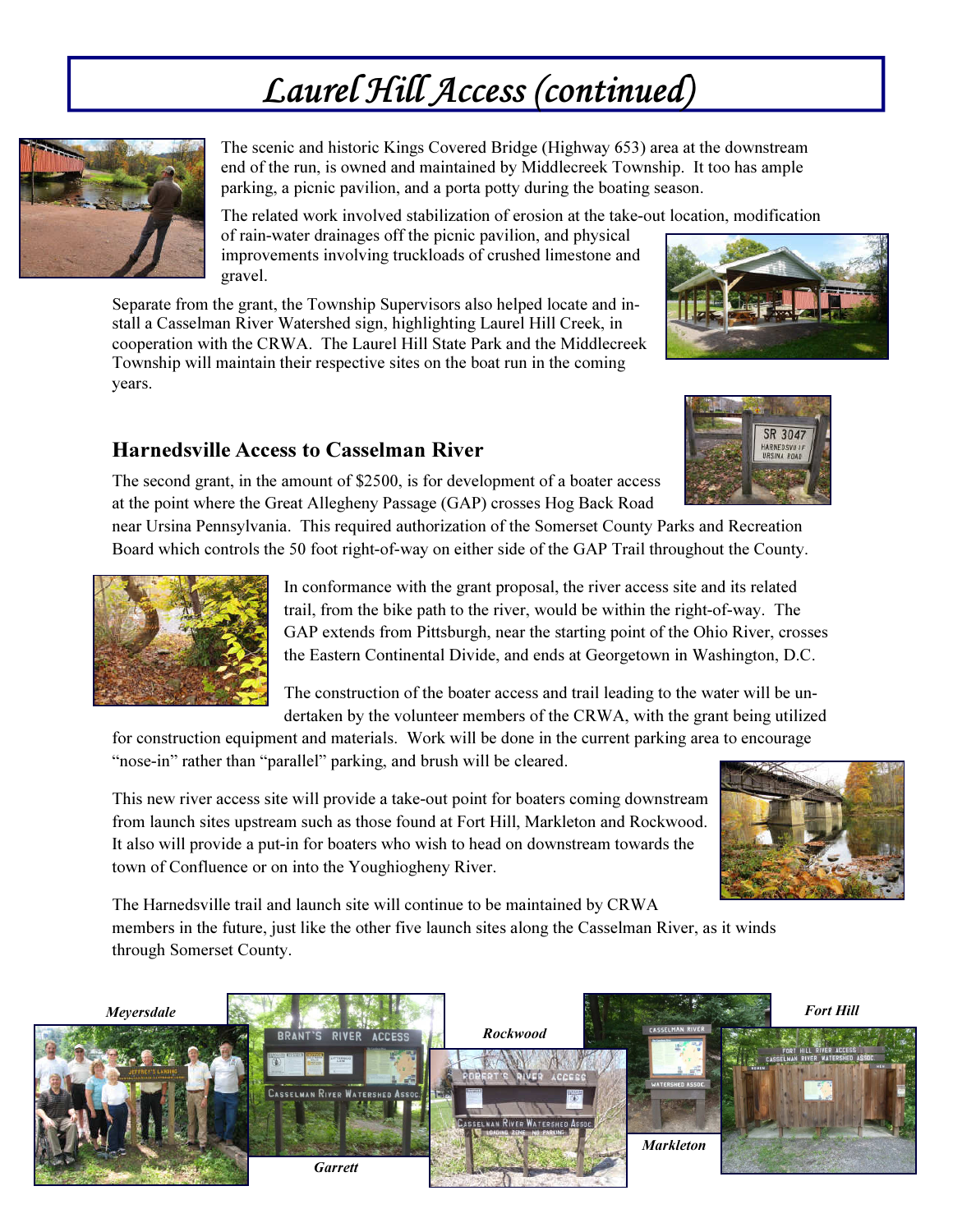# In Memoriam



Left to right: Jim Procyson, Joel Pontorero, Page Wetterberg

Loyal and long-time member, Joel Pontorero, passed away in 2014.

Joel was dedicated to our goals of natural resources conservation within the Casselman River Watershed to ensure the quality of life in our communities.

He volunteered his valuable time and his vast knowledge to resolve water quality issues in the watershed. Without his assistance, the Casselman River's water quality would not have been restored to the level it is today.

> From contributions received in Joel's memory, CRWA will place a bench along the Great Allegheny Passage to honor Joel.